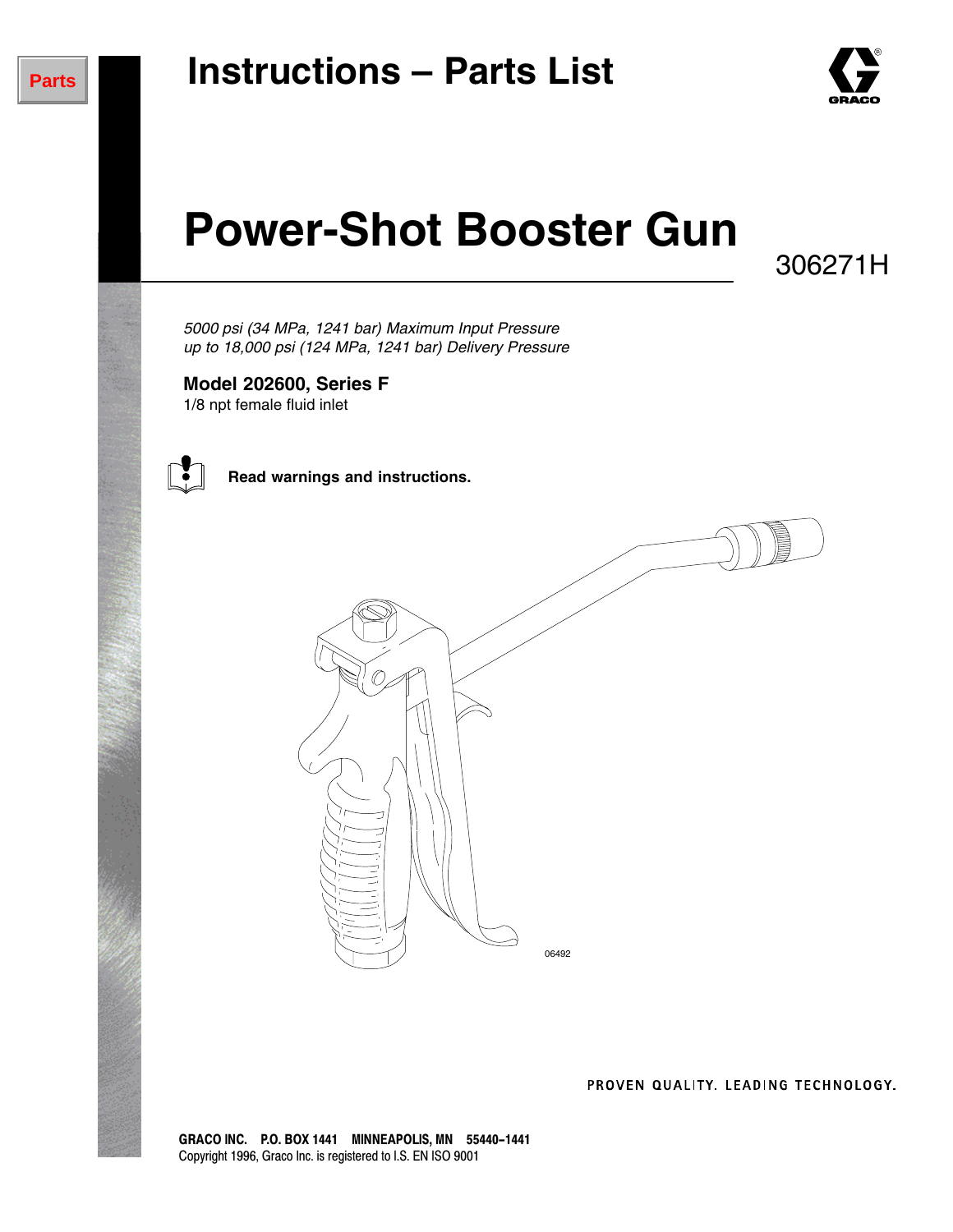## **Table of Contents**

| Graco Standard Warranty  8 |  |
|----------------------------|--|
| Graco Information  8       |  |
|                            |  |

## **Symbols**

#### **Warning Symbol**

#### **WARNING** O

This symbol alerts you to the possibility of serious injury or death if you do not follow the instructions.

### **Caution Symbol**



This symbol alerts you to the possibility of damage to or destruction of equipment if you do not follow the instructions.

| A WARNING    |                                                                                                                                                                                                                       |  |  |  |  |  |
|--------------|-----------------------------------------------------------------------------------------------------------------------------------------------------------------------------------------------------------------------|--|--|--|--|--|
|              | <b>EQUIPMENT MISUSE HAZARD</b>                                                                                                                                                                                        |  |  |  |  |  |
| INSTRUCTIONS | Equipment misuse can cause the equipment to rupture or malfunction and result in serious injury.                                                                                                                      |  |  |  |  |  |
|              | This equipment is for professional use only.                                                                                                                                                                          |  |  |  |  |  |
|              | Read all instruction manuals, tags, and labels before you operate this equipment.                                                                                                                                     |  |  |  |  |  |
|              | Use the equipment only for its intended purpose. If you are not sure, call your Graco distributor.                                                                                                                    |  |  |  |  |  |
|              | Do not alter or modify this equipment.                                                                                                                                                                                |  |  |  |  |  |
|              | Check equipment daily. Repair or replace worn or damaged parts immediately.                                                                                                                                           |  |  |  |  |  |
|              | Handle hoses carefully. Do not pull on hoses to move equipment.                                                                                                                                                       |  |  |  |  |  |
|              | Route hoses away from traffic areas, sharp edges, moving parts, and hot surfaces. Do not expose<br>Graco hoses to temperatures above 66 $^{\circ}$ C (150 $^{\circ}$ F) or below -40 $^{\circ}$ C (-40 $^{\circ}$ F). |  |  |  |  |  |
|              | Comply with all applicable local, state, and national fire, electrical, and safety regulations.                                                                                                                       |  |  |  |  |  |
|              | Use only hand-powered pumps to fill the booster gun with lubricant.                                                                                                                                                   |  |  |  |  |  |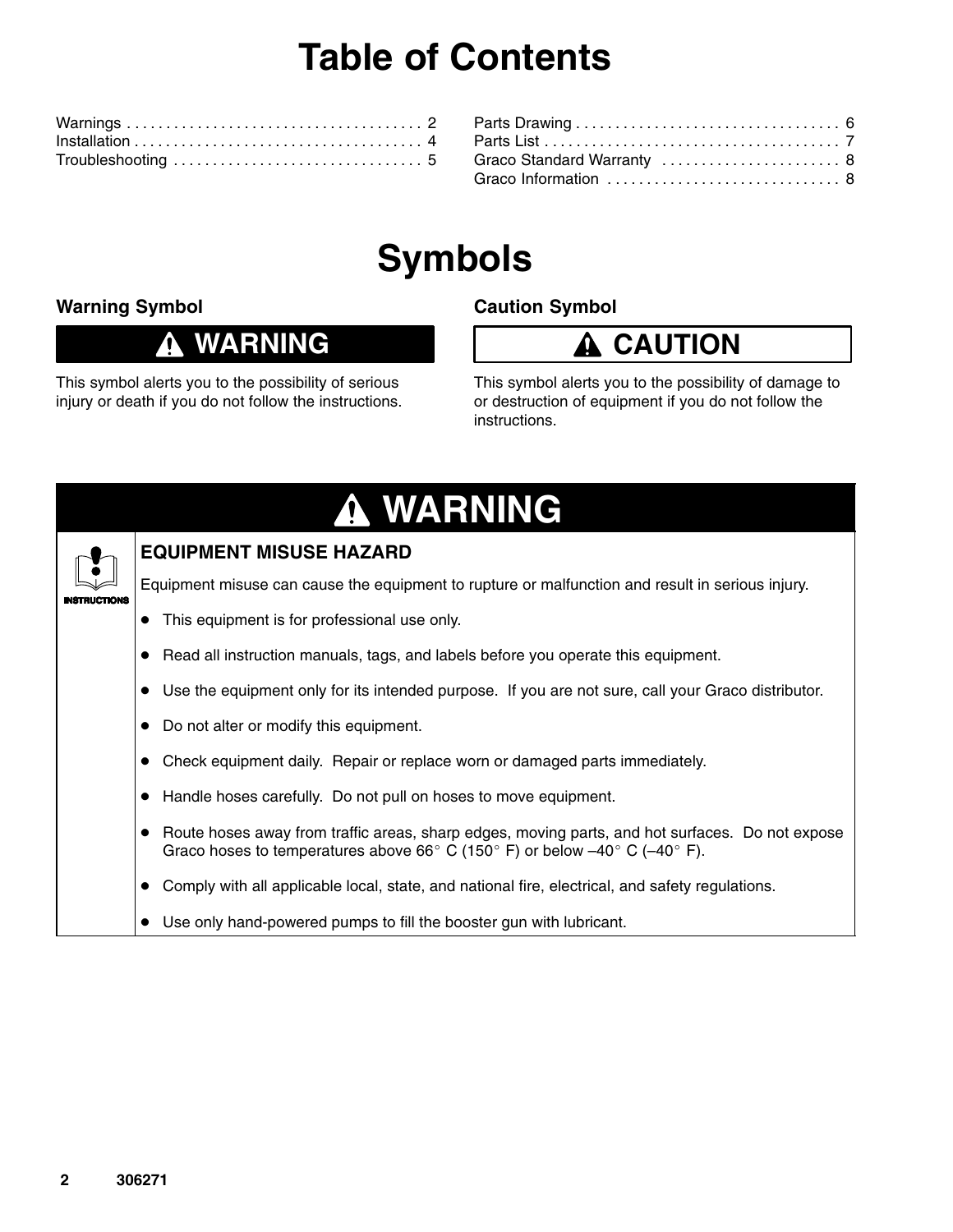# **WARNING**

| <b>INJECTION HAZARD</b>                                                                                                                                                                                                                    |  |  |  |  |  |  |
|--------------------------------------------------------------------------------------------------------------------------------------------------------------------------------------------------------------------------------------------|--|--|--|--|--|--|
| Spray from the valve, leaks or ruptured components can inject fluid into your body and cause ex-<br>tremely serious injury, including the need for amputation. Fluid splashed in the eyes or on the skin can<br>also cause serious injury. |  |  |  |  |  |  |
| Fluid injected into the skin might look like just a cut, but it is a serious injury. Get immediate<br>medical attention.                                                                                                                   |  |  |  |  |  |  |
| Do not point the valve at anyone or at any part of the body.                                                                                                                                                                               |  |  |  |  |  |  |
| Do not put your hand or fingers over the grease fitting coupler.                                                                                                                                                                           |  |  |  |  |  |  |
| Do not stop or deflect leaks with your hand, body, glove or rag.                                                                                                                                                                           |  |  |  |  |  |  |
| Tighten all fluid connections before you operate this equipment.                                                                                                                                                                           |  |  |  |  |  |  |
| Check the hoses, tubes, and couplings daily. Replace worn or damaged parts immediately.<br>Do not repair high pressure couplings; you must replace the entire hose.                                                                        |  |  |  |  |  |  |
| <b>TOXIC FLUID HAZARD</b>                                                                                                                                                                                                                  |  |  |  |  |  |  |
| Hazardous fluid or toxic fumes can cause serious injury or death if splashed in the eyes or on the skin,<br>inhaled, or swallowed.                                                                                                         |  |  |  |  |  |  |
| Know the specific hazards of the fluid you are using.<br>$\bullet$                                                                                                                                                                         |  |  |  |  |  |  |
| Store hazardous fluid in an approved container. Dispose of hazardous fluid according to all local,<br>$\bullet$<br>state, and national guidelines.                                                                                         |  |  |  |  |  |  |
| Always wear protective eyewear, gloves, clothing, and respirator as recommended by the fluid and<br>solvent manufacturer.                                                                                                                  |  |  |  |  |  |  |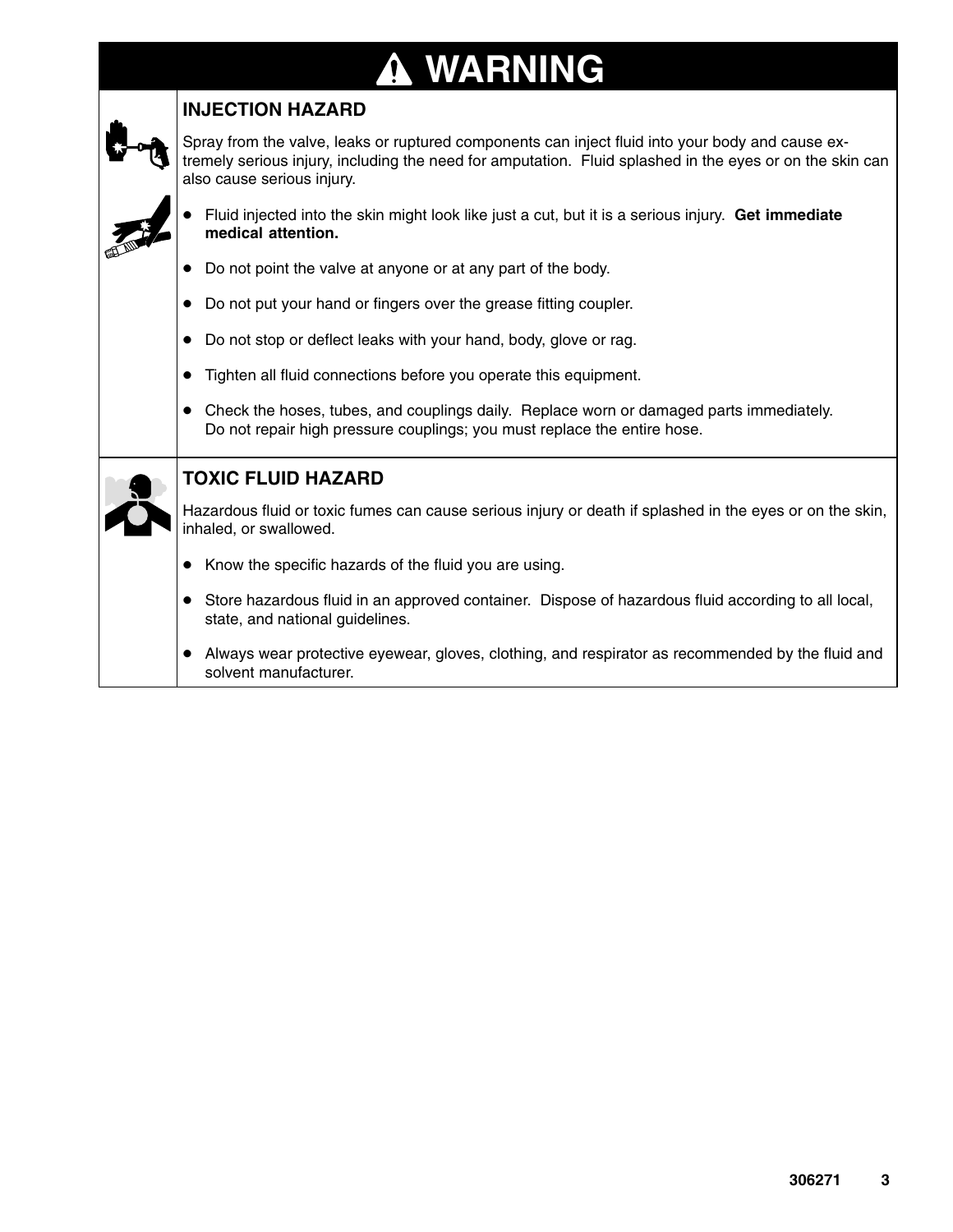## **Installation**

### **Pressure Relief Procedure**

### **WARNING**



#### **INJECTION HAZARD**

The system pressure must be manually relieved to prevent the system from dispensing accidentally. Fluid under high pressure can be injected through the skin and cause serious injury. To reduce the risk of an injury from injection, follow the **Pressure Relief Procedure** before you do any maintenance or repair on this gun.

- 1. Shut off the pump, and relieve all system pressure.
- 2. Wrap a rag around the gun-to-hose coupler.
- 3. Slowly unscrew the gun from the hose coupler to relieve any pressure that may be trapped in the hose.

### **Installing the Gun**

### **WARNING**

This gun is designed for pressure capable of forcing grease through a frozen fitting. However, if the grease does not flow freely after pumping (squeezing) the handle two or three times, disconnect the hydraulic coupler from the grease fitting, and replace the damaged grease fitting. Forcing lubricant may cause excessive back pressure, which could cause component rupture and serious injury.

To ground the pump, connect the pump and fluid containers using bonding clamps or clips and a conductive wire that is a minimum of 12 gauge. A secure metal-to-metal contact must be made. Attach the other end of the wire to a true earth ground.

- 1. Connect the outlet hose from your chassis lubricator to the 1/8 npt(f) inlet of the gun. Use a swivel between the gun and hose, if desired.
- 2. Wipe the lubrication fitting clean with a rag.
- 3. Snap the hydraulic coupler onto the fitting. If the gun coupler does not seal with the fitting, it is probably damaged. Replace with a new fitting.
- 4. Squeeze the gun handle, and hold for a continuous flow of grease.
- 5. For a boost of pressure, squeeze and release the handle two or three times. If the grease does not flow, do not squeeze any more. See the warning above. Replace the grease fitting coupler before you continue.
- 6. To remove the hydraulic coupler from the fitting, twist the gun to one side, and pull it off. Do not pull the gun straight back.
- 7. Wipe surplus grease off of the fitting.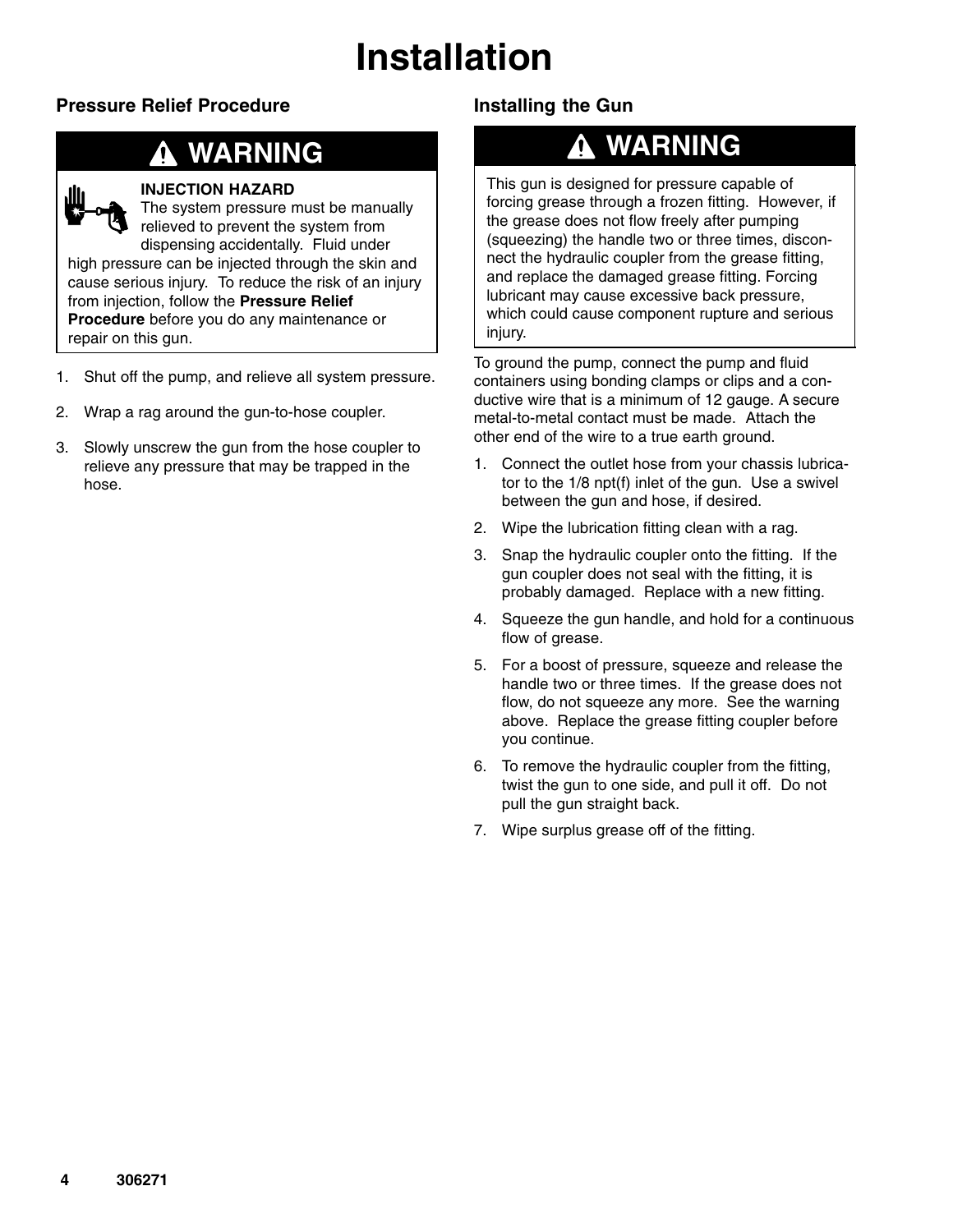# **Troubleshooting**

| Problem                                                                                     | <b>Cause</b>                                              | <b>Solution</b> |                                                                                                                                                                                                                                                                                                |  |
|---------------------------------------------------------------------------------------------|-----------------------------------------------------------|-----------------|------------------------------------------------------------------------------------------------------------------------------------------------------------------------------------------------------------------------------------------------------------------------------------------------|--|
| Low delivery rate.                                                                          | Clogged strainer (6).<br>Clean regularly to               | 1.              | Unscrew the inlet adapter (27).                                                                                                                                                                                                                                                                |  |
|                                                                                             | prevent a clog.                                           | 2.              | Unscrew the strainer (6) from the inlet adapter.                                                                                                                                                                                                                                               |  |
|                                                                                             |                                                           | 3.              | Thoroughly wash the strainer and inlet adapter in a nonflam-<br>mable solvent or cleaning fluid.                                                                                                                                                                                               |  |
|                                                                                             |                                                           | 4.              | Reassemble. Be sure the gasket (28) is in position in the lower<br>body (30). Replace the gasket if worn or damaged.                                                                                                                                                                           |  |
| Grease does not                                                                             | The screw (17) in<br>the handle (18)<br>needs adjustment. | 1.              | Loosen the locknut (16).                                                                                                                                                                                                                                                                       |  |
| stop flowing when<br>the handle is re-<br>leased.                                           |                                                           |                 | 2. Using a screw driver in the slot of the screw (17), adjust the<br>screw until there is a slight degree of play in the handle.                                                                                                                                                               |  |
|                                                                                             |                                                           | 3.              | Tighten the locknut (16).                                                                                                                                                                                                                                                                      |  |
| Grease flows without                                                                        | Dirt lodged under                                         | 1.              | Unscrew the outlet adapter (8) from the upper body (2).                                                                                                                                                                                                                                        |  |
| opening the gun.                                                                            | the upper ball (4).                                       |                 | 2. Unscrew the lower body (30) from the upper body and remove<br>the rubber grip (11).                                                                                                                                                                                                         |  |
| <b>OR</b>                                                                                   | <b>OR</b>                                                 | 3.              | Thoroughly wash all parts in a nonflammable solvent or cleaning<br>fluid. Replace the balls of they are worn or pitted.                                                                                                                                                                        |  |
|                                                                                             |                                                           | 4.              | Examine the lower ball seat (24), and replace if necessary.                                                                                                                                                                                                                                    |  |
| Gun does not boost                                                                          |                                                           | 5.              | Examine the upper ball seat (21) in place in the upper valve<br>body. If it is pitted or worn, pull the piston (14) out of the piston<br>guide plug (13), unscrew the piston guide plug, and remove the<br>backup washer (19) and v-packing (12).                                              |  |
| pressure when gun<br>handle is pumped.<br>Handle feels soft or<br>spongy when pump-<br>ing. | Dirt holding lower<br>ball (3).                           |                 | Reassemble. Insert the new v-packing (12). Place the backup<br>washer (19) on the v-packing. Install the plug. Be sure the plug<br>is very tight. Install the piston and outlet adapter. Tighten the<br>outlet adapter (8) securely, at least 3 full turns. Reassemble the<br>rest of the gun. |  |
| Grease appears at                                                                           | Worn v-packing (12).                                      | $\mathbf{1}$ .  | Remove the outlet adapter (8). Flip the handle (18) back.                                                                                                                                                                                                                                      |  |
| top of piston guide<br>plug (13).                                                           |                                                           | 2.              | Pull the piston (14) out of the piston guide plug (13). Unscrew<br>the piston guide plug, and remove the backup washer (19) and<br>v-packing (12).                                                                                                                                             |  |
|                                                                                             |                                                           | 3.              | Reassemble. Insert the new v-packing (12). Place the backup<br>washer (19) on the v-packing. Install the plug. Be sure the plug<br>is very tight. Install the piston and outlet adapter. Tighten the<br>outlet adapter (8) securely, at least 3 full turns.                                    |  |
| Grease does not dis-                                                                        | Clogged check<br>valve.                                   | 1.              | Remove the spring retainer (9), spring (7), and ball (3).                                                                                                                                                                                                                                      |  |
| pense from the gun.                                                                         |                                                           | 2.              | Thoroughly wash all parts in a nonflammable solvent or cleaning<br>fluid. Replace the balls if they are worn or pitted.                                                                                                                                                                        |  |
|                                                                                             |                                                           | 3.              | Swab out the ball seat with a clean cloth dipped in the solvent or<br>cleaning fluid.                                                                                                                                                                                                          |  |
|                                                                                             |                                                           | 4.              | Reassemble. Turn the spring retainer in as far as it goes, and<br>back it out two or three turns.                                                                                                                                                                                              |  |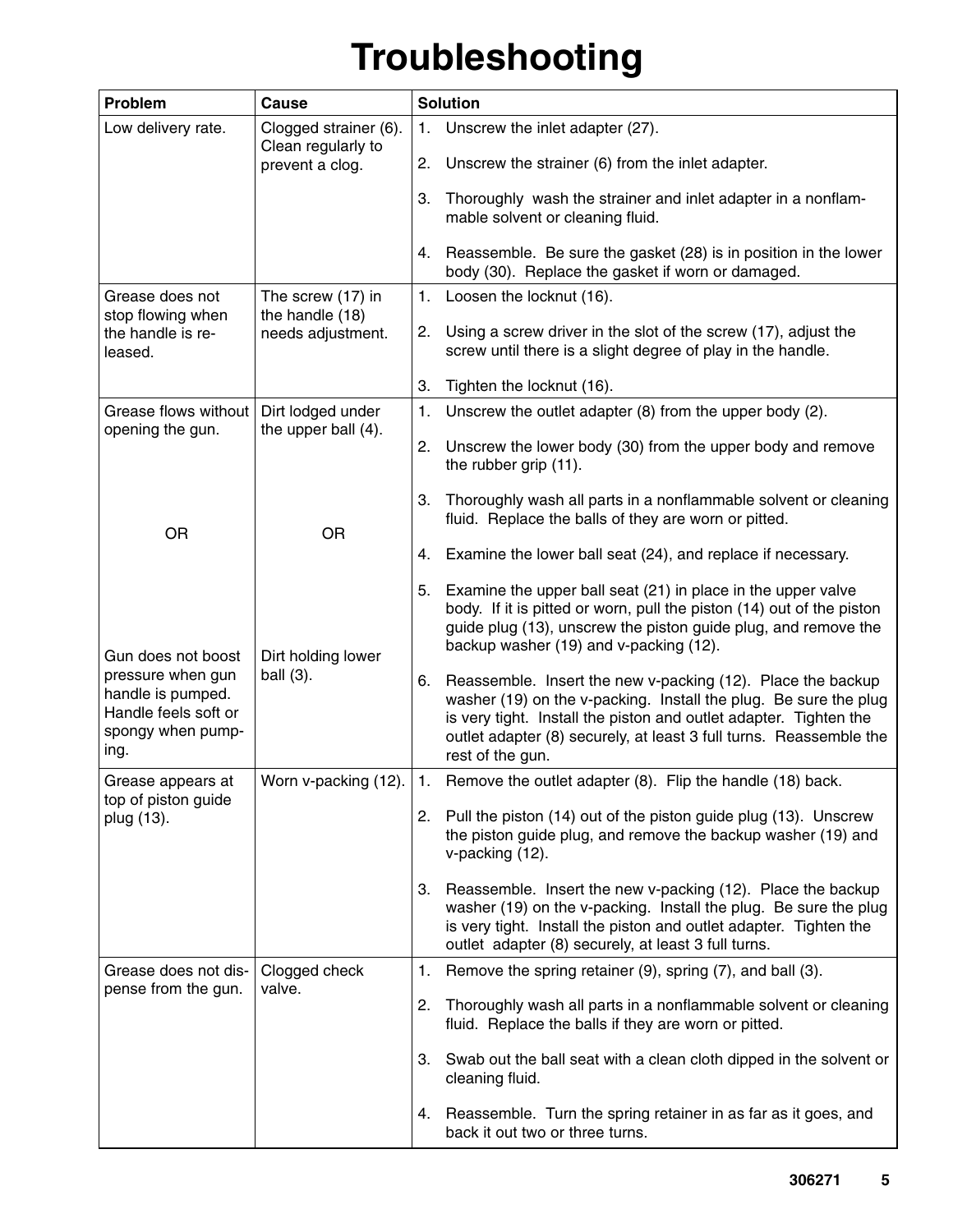### **Parts Drawing**

<span id="page-5-0"></span>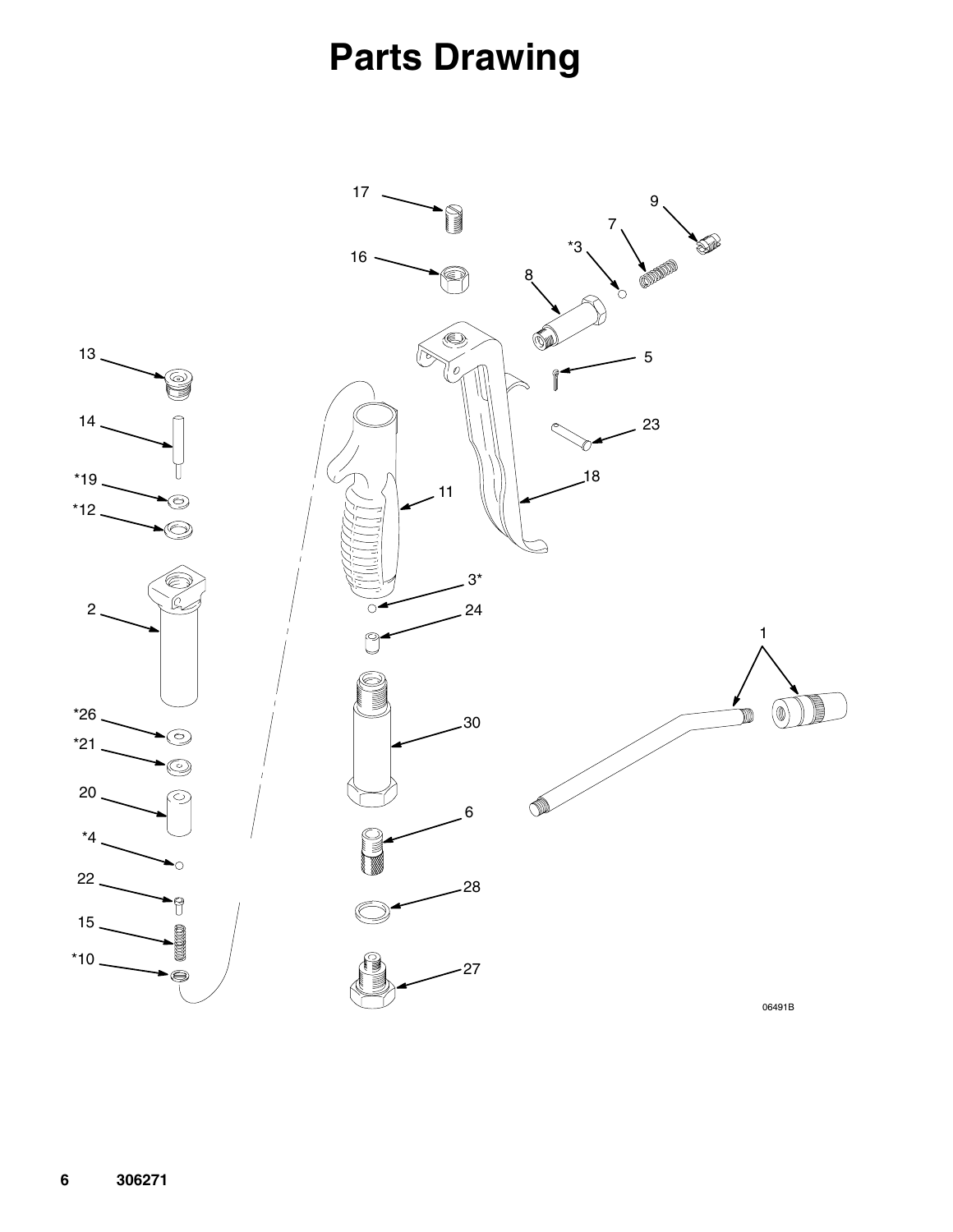### **Parts List**

| Ref.           |          |                          |      | Ref.  |          |                                                |      |
|----------------|----------|--------------------------|------|-------|----------|------------------------------------------------|------|
| No.            | Part No. | <b>Description</b>       | Qty. | No.   | Part No. | <b>Description</b>                             | Qty. |
| 1              | 200389   | <b>HYDRAULIC ADAPTER</b> |      | 16    | 158213   | NUT, lock                                      |      |
|                |          | See 306708 for parts     |      | 17    | 158214   | SCREW, adjusting                               |      |
| $\overline{2}$ | 194288   | BODY, upper              |      | 18    | 158215   | HANDLE, valve                                  |      |
| $3^*$          | 100069   | BALL, steel, 1/4"        | 2    | 19*   | 159632   | WASHER, backup                                 |      |
| $4^*$          | 100172   | BALL, steel, 3/16"       |      | 20    | 159966   | <b>SPACER</b>                                  |      |
| 5              | 101421   | PIN, cotter, 1.16" dia.  |      | $21*$ | 159967   | SEAT, upper ball                               |      |
| 6              | 151235   | STRAINER, valve          |      | 22    | 159986   | PLATFORM, ball                                 |      |
| 7              | 154482   | SPRING, compression      |      | 23    | 160052   | PIN, pivot                                     |      |
| 8              | 154486   | ADAPTER, outlet          |      | 24    | 160181   | SEAT, lower ball                               |      |
| 9              | 154487   | RETAINER, spring         |      | $26*$ | 160226   | <b>GASKET</b>                                  |      |
| $10*$          | 156918   | BALL, stop               |      | 27    | 150505   | ADAPTER, inlet, 1/8 npt (f)                    |      |
| 11             | 157706   | GRIP, rubber             |      | 28    | 150506   | <b>GASKET</b>                                  |      |
| $12^*$         | 157960   | V-PACKING                |      | 30    | 160267   | BODY, lower valve                              |      |
| 13             | 157961   | PLUG, guide              |      |       |          |                                                |      |
| 14             | 157963   | PISTON, valve            |      |       |          | These parts are included in Repair Kit 207843, |      |
| 15             | 157989   | SPRING, compression      |      |       |          | which may be purchased separately.             |      |
|                |          |                          |      |       |          |                                                |      |

### **Technical Data**